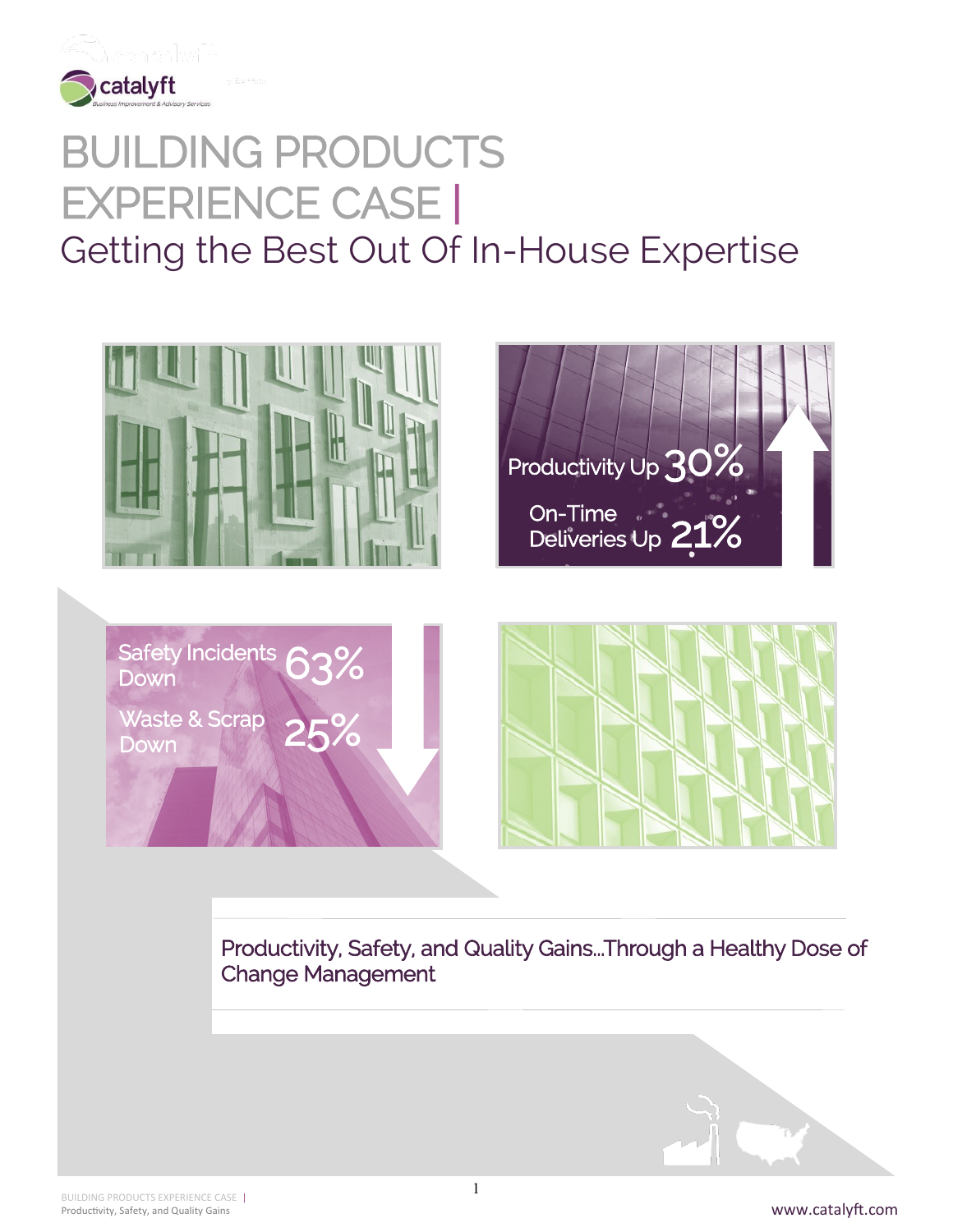

# **EXPERIENCE CASE | Building Products**

Getting the Best Out of In-House Expertise

# Barrage of Challenges

This manufacturer specialized in complex, highly customized glass designed for discerning architectural customers with precise specifications. Product complexity, fragility, and diverse application requirements wrought havoc on one plant's ability to consistently produce, efficiently and effectively, across all three shifts per day. The team was overwhelmed with work-in-process on the floor choking workflows and tying up cash, products were getting damaged while waiting for the next treatment processes, and orders were getting bogged down in chaos. A bad habit called "running the gravy", their term for producing easier items ahead of customer demand sequencing, created nightmarish ontime delivery problems and animosity across all shifts. The firm had some additional plant capacity for select products but most orders could not be economically shifted to sister plants due to transportation cost concerns and problematic distances away from the endcustomers. Project objectives included boosting productivity within the lagging plant to meet customer delivery schedules while providing Management with more flexibility to balance workloads and consolidate shifts. Ultimately, the firm expected higher operating margins.

# The Path to Accelerated Improvement

Reshaping Planning and Scheduling | We developed a Sales & Operations Planning (S&OP) process driven by a more dynamic, multivariable capacity planning model. Scheduling had historically relied on tribal knowledge of a small Scheduling department. They did not have a data -oriented approach to scheduling because they lacked a comprehensive understanding of how long it really took to produce batches of all SKU permutations across the entire order-to-delivery process. So, we worked with Management and Engineering to develop updated work-to -time standards that realistically considered the complexity of the batch production with labor skill sets and machine efficiencies.

Addressing the Sea of Work-in-Process | Together with Management and a team of Production Subject Matter Experts (SMEs), we reorganized work flow from raw materials warehouses, through 5 main Production areas, and back to Shipping—removing most physical obstructions and training gaps necessary for keeping work flowing from station to station. This involved relining the entire factory floor with clear, visible lanes and no-product zones. We trained teams on lean production processes and implemented a color-coordinated cart system to easily see aging glass orders without having to scan bar codes and look at dates in the enterprise resource planning (ERP) system. Work-in-process flow redesign was developed through a series of kaizen events. Warehousing developed a more precise way of staging raw materials closer to work stations—both physically and in time. With production more in synchronicity with customer demand, work-in-process was contained within more manageable areas, orders were less at risk of being damaged, and overtime spent running delayed items was cut in half.



## Building Products

## Case Synopsis

• Building up productivity capabilities and operating margins with the makers of a complex, fragile, batch product through practical production controls, process re-engineering, and operational metrics

#### Company Profile

• \$250+ million building products engineering, manufacturing, and distribution firm

#### Engagement Results

- 3o% increase in productivity
- 63% reduction in safety incidents
- 25% reduction of waste & scrap
- 50% reduction of overtime
- 10% improvement in quality
- 21% improvement of on-time deliveries

## Operational Benefits

- Improved Sales & Operations Planning (S&OP) including custom capacity planning model
- Optimized work-in-process flow and product staging & storage
- Designed more efficient plant floor layout and visual factory cues
- Implemented operational metrics for quick decision support across plant responsibilities
- Incorporated lean principles boosting safety, work flows, process controls, decision-making, and continuous improvements
- Upgraded performance reporting and trend visualization

#### Organizational Benefits

- Enhanced Safety and Quality training
- Accelerated data-backed decisionmaking in S&OP, Production, Maintenance, and Warehousing
- Facilitated harmonious Production and Maintenance communication
- Initiated "Lessons Learned" knowledge sharing across all plants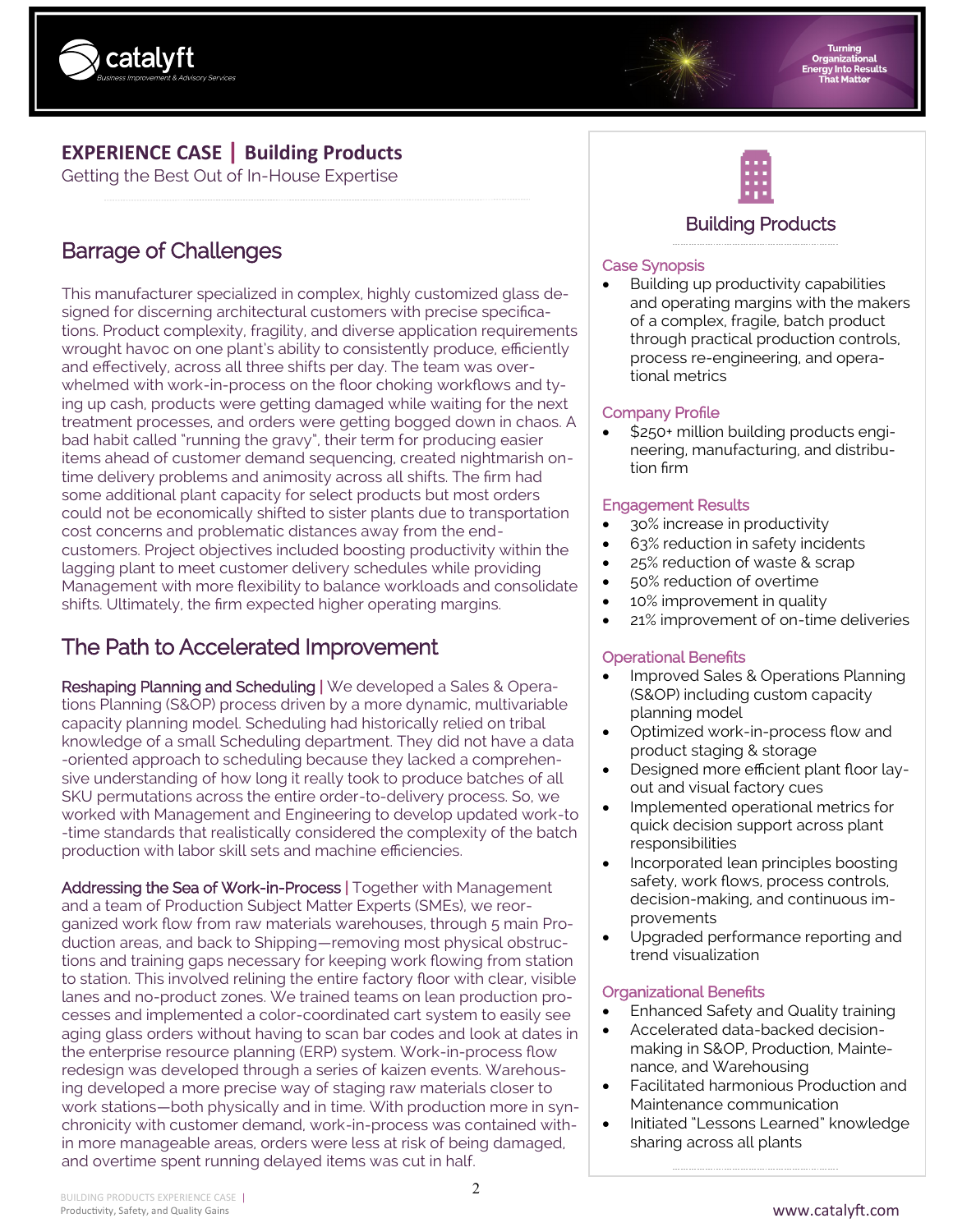Cascading Data from Management to the Floor (and Back) | To ensure the team's newly-developed production standards tied to the capacity planning tool, new productivity, quality, and schedule-oriented key performance indicators (KPIs) were developed with specific plan numbers displayed for all production stations on every shift. These new KPIs gave each team a clear understanding of the day's expectations and a way to ask for help when off-track during the shift. Real-time production numbers were updated throughout the shift and displayed on customized whiteboards. Production numbers rolled up across all shifts and product lines to a management dashboard on a daily basis.

To get Management more involved in reviewing shift performances and coming up with plans to help support the teams out on the floor, we developed a weekly review meeting with new operating dashboards displayed on a smartboard (an interactive, internet connected screen blending the functions of a computer with annotations of a whiteboard) allowing the entire Management team to see and discuss performance trends in a novel, collaborative way. All new operating dashboards had the expected drill-down capabilities, long-term performance trending, easy-to-interpret snapshot graphs, and crisp warning signs highlighting performance constraints.

#### Building Stronger Production and Maintenance Coordination | We

brought together the Production and Maintenance teams for several kaizen events designed to improve factory floor layouts, preventative maintenance work, and quality control measures. Through these events, the team was able to generate several new ways of addressing problems under scrutiny but also surfaced several gaps in communication between the two critical departments. For instance, the entire work order process needed to be updated with proper standards, with more useful work instructions, and with better status visibility.

Through the kaizen events, the teams came to an understanding of some light maintenance work Production could do on shift that would alleviate some of Maintenance's workload while extending uptime for key equipment. Maintenance agreed to teach Production Supervisors about centerlining the machine settings for optimal performance across product lines rather than running the machines as they found them or trying to optimize settings during the shift (and losing production time and product quality in the process).

Encouraging A Continuous Improvement (CI) Mentality | While our collaboration involved new tool development, some polishing of good practices that had fallen, and managing with operating dashboards, the biggest change made involved how the team coached and supported each other. Interaction points across the team with a focus on handoff quality were of particular importance here. Whether the handoff involved a new shift taking over, an employee flexing over to a new work station, or Maintenance working with Production to get the equipment back up, the team needed to learn how to focus on the problem to be solved rather than where to lay blame.

In other words, the team needed to spend their collective precious time and energies on solution development rather than ad hominem attacks or deflating internal divisiveness. They needed to learn to look at the facts through performance metrics, see any trend out of control, raise the alarm to get the right resources marshalled, and work together. Inherent in building a CI mentality across the organization, they needed to cultivate a deeper understanding of interdependencies across shifts, across departments, and across responsibilities. Several waves of practical in-class and on-the-floor training got the team on a healthier path.



#### Catalyft Team's Collective Manufacturing Engagements





6 Months For Building Products **Engagements** (Historical Average)

> \$400 Million Manufacturing Clients' Revenue Size (Historical Average)

4.0 to 1 Manufacturing Return On Investment (Historical Average)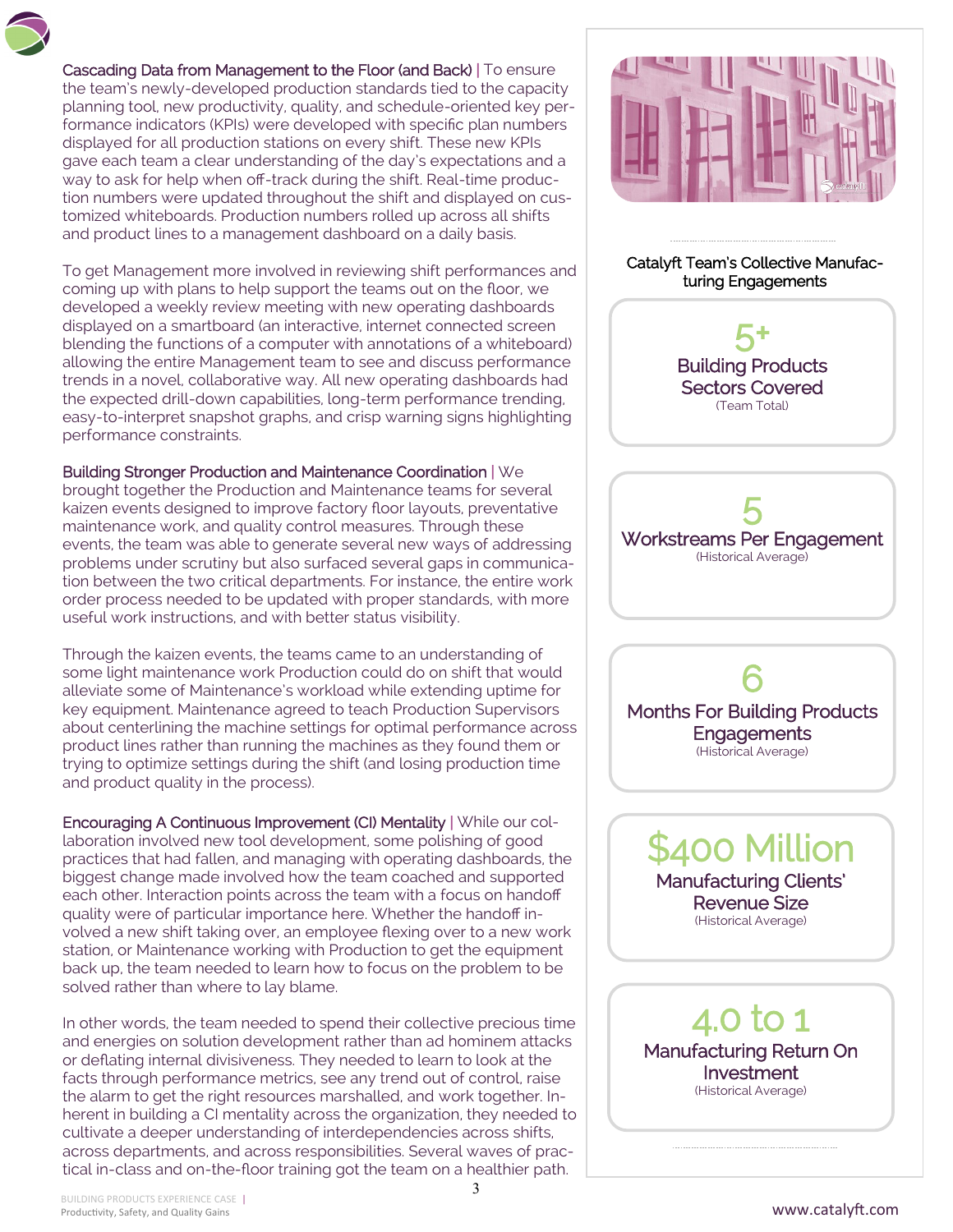Matching Technological Sophistication With Practical Needs | Part of our responsibilities involved getting the right tools in the hands of the Managers and Supervisors so they could support their team faster. Quite frankly, the levels of technological innovation applied on this project ranged significantly. Existing software systems, practicality, cost, and user aptitudes all counted in our deployment decisions.

For real-time Production updates within shift, a nice-and-simple whiteboard with a specific set of KPIs updated against targets worked well easy-to-understand, highly visible, and not much to break down when water, machine oil, high humidity, or other factory challenges show up.

For the Planning & Scheduling Manager, he needed a better line balancing model using their updated work-to-time standards generated by the team; so, we developed an Excel-based scheduling model to test order scheduling, line balancing, and the latest changing parameters. When the model was validated and scheduling process reengineering was in place, we then migrated the model into a scheduling software application supporting their S&OP process and integrated into existing information systems.

Management needed access to operational reporting systems through omnichannel devices; they also needed a more collaborative way to review the numbers in the All Performance Meeting we developed together. From a technical standpoint, the aforementioned smartboard placed smack-dab in the conference room allowed the entire team to look at performance trends and constraints together, discuss potential resolutions, and plan the improvements. The team appreciated this bit of technology because it really made the newly-developed KPIs come to life and allowed them to get involved in solution set brainstorming through the smartboard's digital whiteboard functions (circle data points, make brainstorming notes, send action items, etc.) The smartboard was a tech-enabled way to display and share snapshots of performance but, more importantly, it got Management looking at the numbers together (not sitting at their own monitors or scribbling on print-outs). For this team, galvanization through novel technology was exactly what they needed.

On the CI front, we settled upon a simple system, allowing access for everyone, rather than having good ideas and progress tracking residing within the laptops and user rights of a chosen few. So, we implemented a very old technology know as a T-Card System. Essentially, this is a series of cardboard cards with specific colors representing improvement areas (such as Productivity, Safety, Training, Environment, Company Culture, etc.). Anyone can submit an improvement idea. Upon review by Management, ideas with some promise get assigned preliminary resources to test the theory. As the idea shows promise and gets developed, the T-Card is physically moved from slot to slot on the way to implementation. Of course, merely writing down a novel solution on a colored card does not bring it to fruition; so, T-Card system management and follow-up processes must be engineered (frequency of reviews, criteria for pursuit and rejection, roles & responsibilities, confirmation there's not a team already working on the problem, data flow, etc.) This deceptively simple system had several merits once all the behind-the-scenes management infrastructure was in place. High points included universal access for all the team, a systematic way of looking into improvements, progress represented visually and quickly showing when momentum stalled. This plant even used the completed, physical T-cards (moved from idea to testing to implementation) as part of their "Improvement Hall of Fame" - placing the colored cards in a display case as the team rounded the corner to the Production floor.



#### Our Way of Collaborating

## **Identify**

.

#### 2-4 meetings at no cost

- Discussion of issues
- Alignment around probable causes

6

• Framing of analysis scope

# **Qualify**

#### 3-6 weeks at cost

- Qualify opportunities with Trapped Value Analysis (TVA)
- Quantify anticipated results
- Initial engagement design
- Key meetings: Launch, Opportunity Review, Solution Review, and Final Framing of analysis scope

## **Modify**

- 4-8 months
- Final engagement design
- Execution of engagement design
- Realization & measurement of results
- Ownership & sustainability

#### Office Locations

NYC

こ<br>こ

 $\frac{\mathbf{1}}{\mathbf{2}}$ 

SFO

TOR

One World Trade Center Suite 8500 New York, NY 10007 212 220 3897

444 West Lake Street Suite 1700 Chicago, IL 60606 312 260 9907

200 South Biscayne Blvd Suite 2790 Miami, FL 33131 305 925 8112

101 California Street Suite 2710 San Francisco, CA 94111 415 636 7999

20 Bay Street 11th Floor Toronto, ON M5J 2N8 647 725 9662